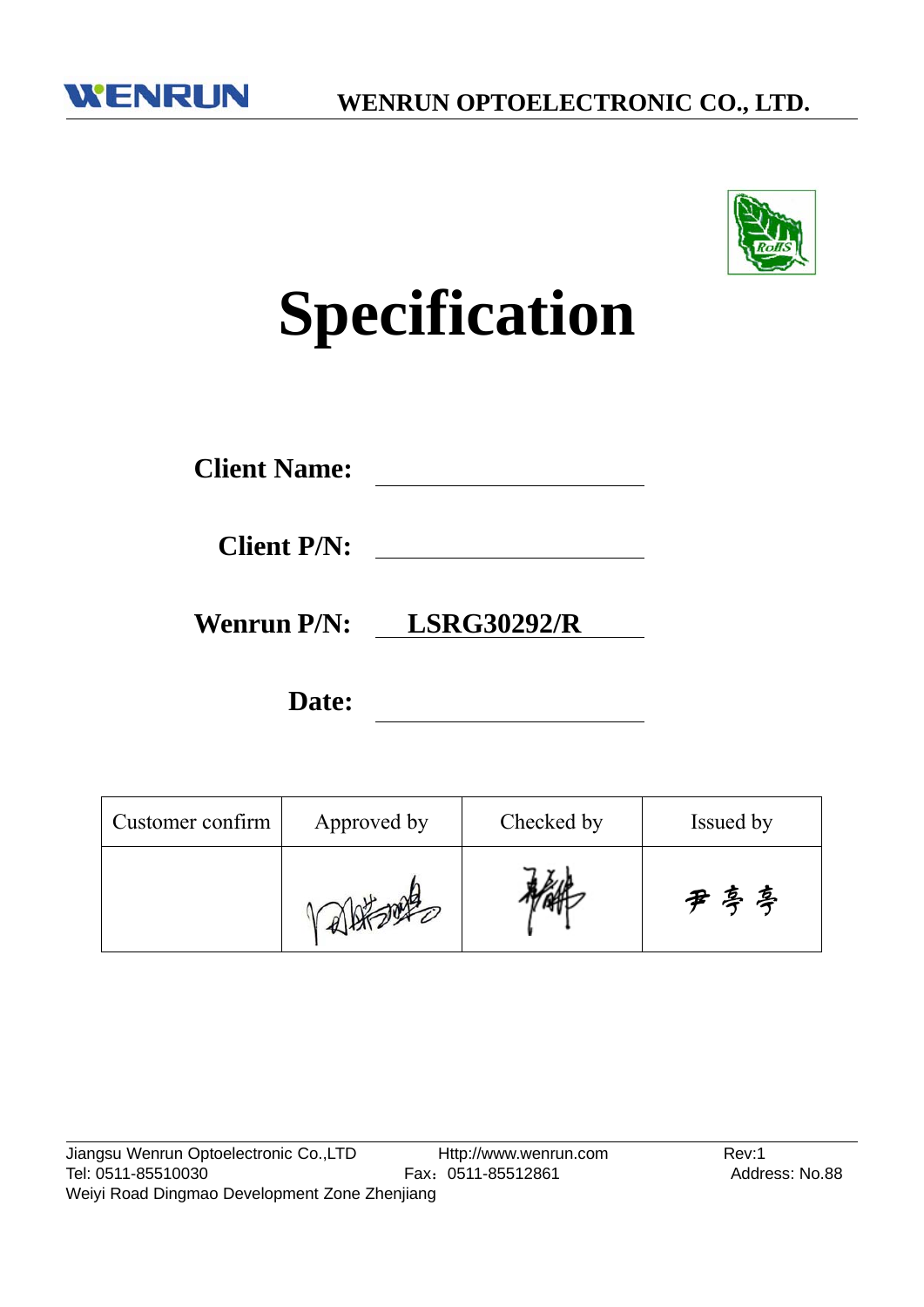# **WENRUN OPTOELECTRONIC CO., LTD.**

## ◆ **Features:**

**WENRUN** 

- Two chips are matched for uniform light output.
- Long life-solid state reliability.
- Low power consumption.
- $\bullet$  High speed response.
- $\bullet$  I.C. compatible.
- This product doesn't contain restriction Substance comply ROHS standard.

## ◆ **Descriptions:**

- The Super Red and Green light is emitted by diodes of GaAlAs and GaP respectively.
- Type of bipolar lamps are both White Diffused.

## ◆ **Applications:**

- $\bullet$  TV set.
- $\bullet$  Monitor.
- Telephone.
- Computer.

## ◆ **Selection Guide:**

| Part No.           | Chip            |                       |                  |
|--------------------|-----------------|-----------------------|------------------|
|                    | <b>Material</b> | <b>Emitting Color</b> | <b>Lens Type</b> |
|                    | GaAlAs          | Super Red             |                  |
| <b>LSRG30292/R</b> | GaP             | Green                 | White Diffused   |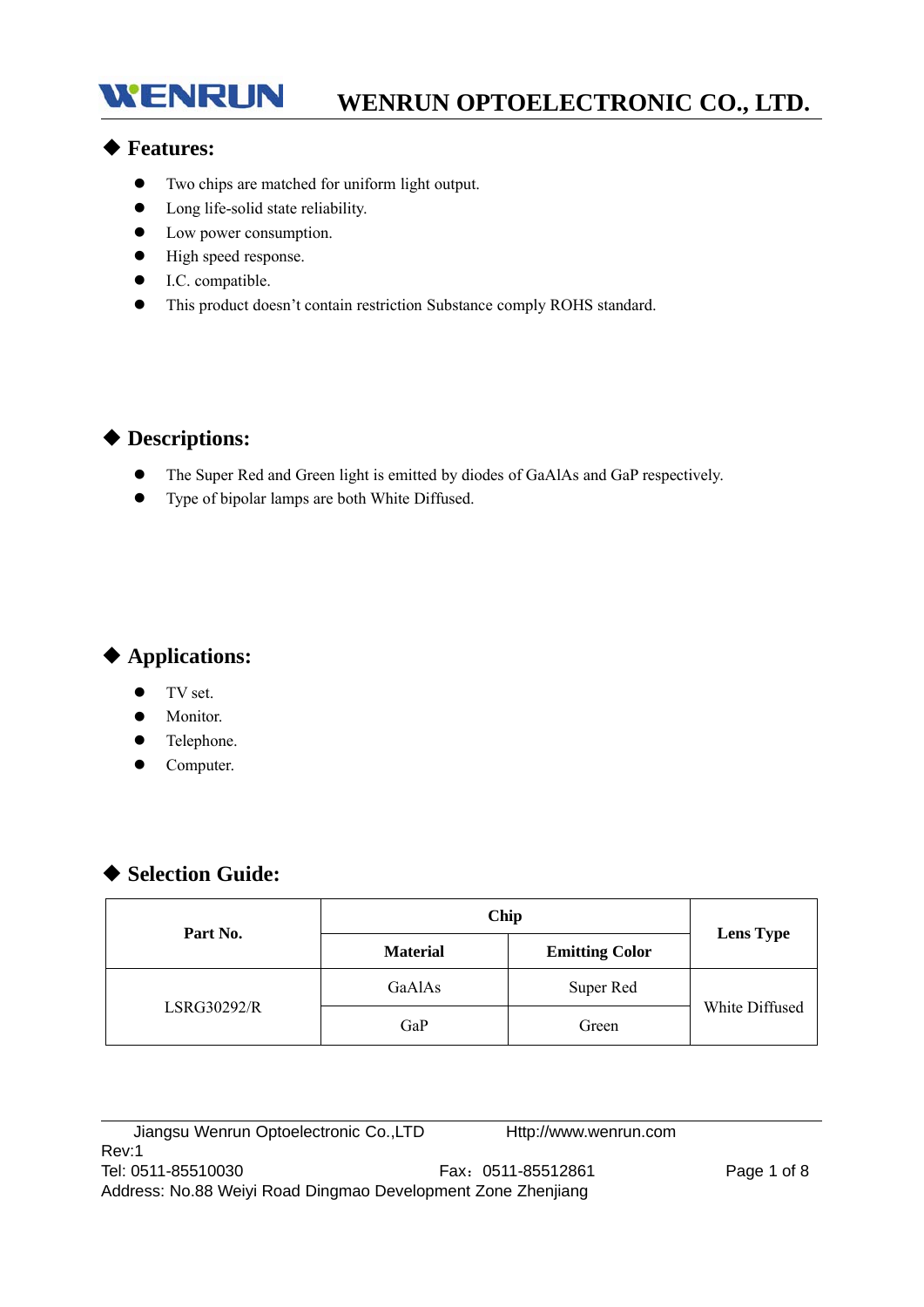

## ◆ **Package Dimensions:**



#### **NOTES**:

- 1、All dimensions are in millimetres (mm).
- 2. Tolerance is  $\pm 0.25$ mm $(0.01)$ " unless otherwise noted.

| <b>Parameter</b>                   | <b>Symbol</b>        | <b>Super Red</b> | Green | Unit      |
|------------------------------------|----------------------|------------------|-------|-----------|
| Power Dissipation                  | $P_d$                | 60               | 60    | mW        |
| Pulse Forward Current              | $I_{FP}$             | 80               | 80    | mA        |
| DC Forward Current                 | $\rm I$ <sub>F</sub> | 20               | 20    | mA        |
| Reverse Voltage                    | $\rm V_R$            | 6                | 6     | V         |
| <b>Operating Temperature Range</b> | Topr                 | $-40 \sim +85$   |       | n         |
| Storage Temperature Range          | <b>Tstg</b>          | $-40 \sim +100$  |       | $\hat{C}$ |
| Soldering Temperature              | <b>Tsol</b>          | $260 \pm 5$      |       | n         |

## ◆ **Absolute Maximum Rating** (**Ta=25**℃)

Notes: Soldering time ≤ 5 seconds.

I<sub>FP</sub> condition: pulse width  $\leq 1$ ms ,duty cycle  $\leq 1/10$ . Tsol condition : 3mm for the base of the epoxy bulb.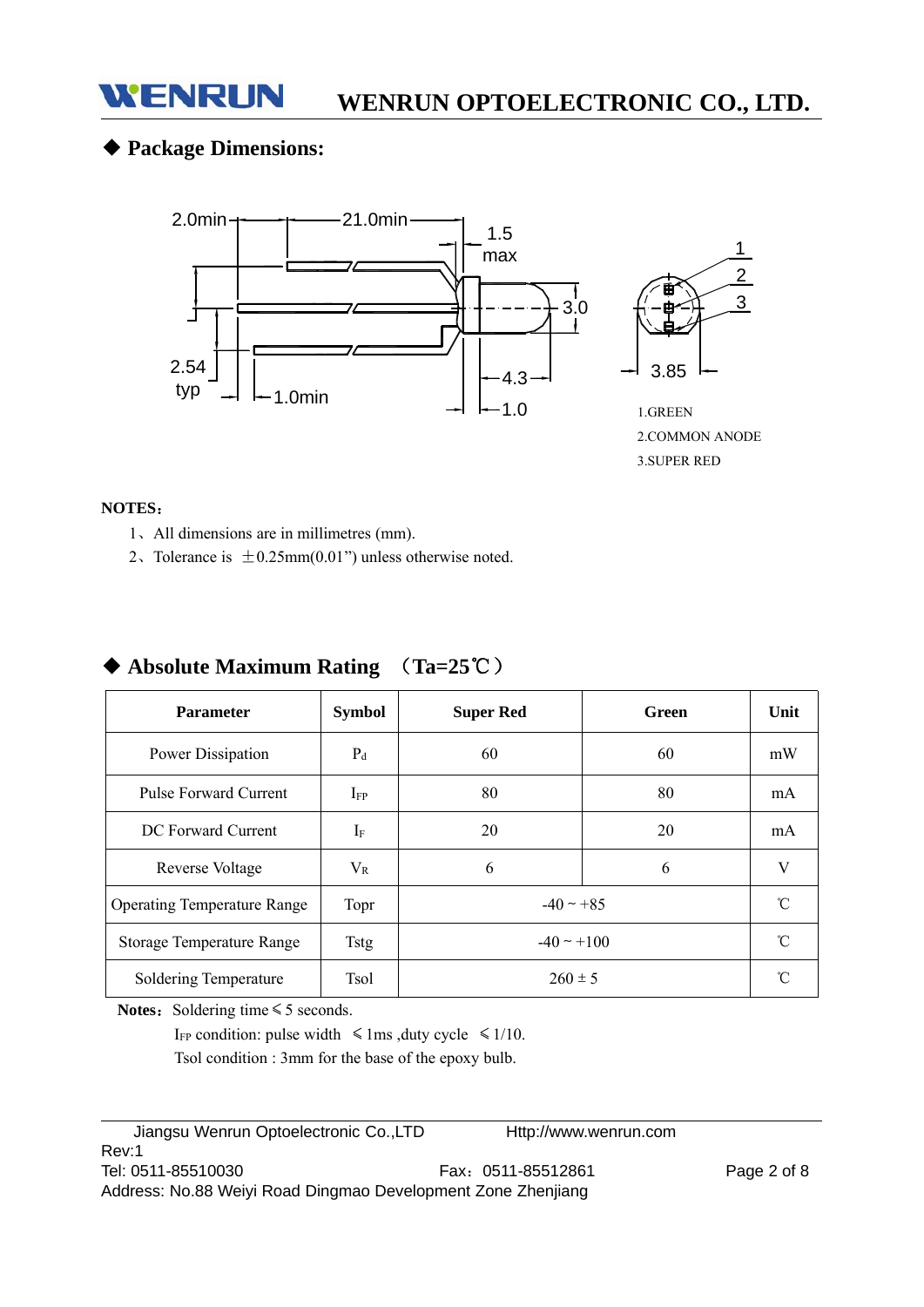

# ◆ **Electrical Optical Characteristics**(**Ta=25**℃)

|                              |                    | <b>Super Red</b> |      | <b>Green</b> |      |      | <b>Test</b>      |
|------------------------------|--------------------|------------------|------|--------------|------|------|------------------|
| <b>Parameter</b>             | <b>Symbol</b>      | Typ.             | Max. | Typ.         | Max. | Unit | <b>Condition</b> |
| Luminous<br>Intensity        | $I_{V}$            | 40               | --   | 30           | $-$  | mcd  | $I_F = 20mA$     |
| Forward Voltage              | $V_{F}$            | 1.9              | 2.3  | 2.2          | 2.5  | V    | $I_F = 20mA$     |
| Reverse Current              | $I_R$              | --               | 50   | --           | 50   | uA   | $V_R = 6V$       |
| Dominant<br>Wavelength       | $\lambda$ d        | 645              | --   | 572          | --   | nm   | $I_F = 20mA$     |
| Peak Emission<br>Wavelength  | $\lambda$ p        | 655              |      | 562          | --   | nm   | $I_F = 20mA$     |
| Spectral Line<br>Half Width  | $\Delta$ $\lambda$ | 30               | --   | 30           | --   | nm   | $I_F = 20mA$     |
| Recommond<br>forward current | $I_F$ (rec)        | 20               |      | 20           | --   | mA   |                  |
| Viewing Angle                | $2\theta_{1/2}$    |                  |      | 60           |      | deg  | $I_F = 20mA$     |

Notes: 1. Tolerance of Luminous Intensity  $\pm 10\%$ 

2. Tolerance of Dominant Wavelength  $\pm 2$ nm

- 3. Tolerance of Forward voltage  $\pm 0.05V$
- 4. Luminous Intensity is measured by WENRUN's equipment on bare chips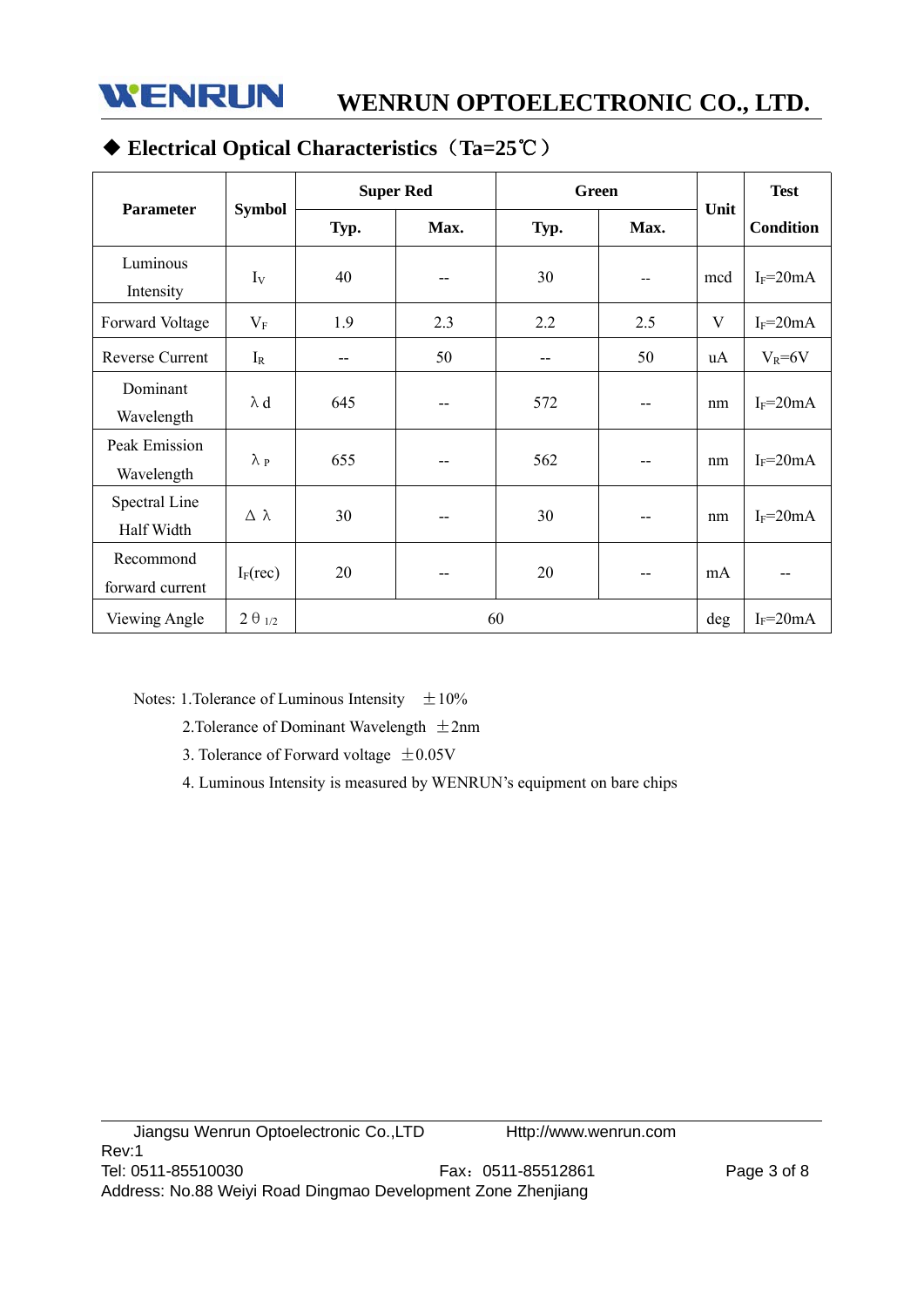# ◆ **Reliability**

# **(1) Test Items and Conditions**

| NO.            | <b>Test Item</b>                                     | <b>Test Conditions</b>                                                                                                                                                 | <b>Sample</b> | Ac/<br>Re |
|----------------|------------------------------------------------------|------------------------------------------------------------------------------------------------------------------------------------------------------------------------|---------------|-----------|
| 1              | Temperature Cycle                                    | $-40\pm5^{\circ}\text{C}\rightarrow25\pm5^{\circ}\text{C}\rightarrow100\pm5^{\circ}\text{C}\rightarrow25\pm5^{\circ}\text{C}$<br>(30min, 5min, 30min, 5min) 100 Cycles | 20            | 0/1       |
| 2              | High Temperature Storage                             | Ta: $100+5^{\circ}$ C<br>Test time= $1000HRS(-24HRS,+72HRS)$                                                                                                           | 20            | 0/1       |
| $\overline{3}$ | High Temperature And<br><b>High Humidity Working</b> | Ta: $85 \pm 5^{\circ}$ C, RH: $85 \pm 5\%$ , I <sub>F</sub> =20mA<br>Test time= $500HRS(-24HRS,+72HRS)$                                                                | 20            | 0/1       |
| $\overline{4}$ | Low Temperature Storage                              | Ta: $-40 \pm 5^{\circ}$ C<br>Test time= $1000HRS(-24HRS,+72HRS)$                                                                                                       | 20            | 0/1       |
| 5              | <b>Operating Life Test</b>                           | Connect with a power $I_F = 20 \text{mA}$<br>Ta=Under room temperature<br>Test time=1000HRS(-24HRS,+72HRS)                                                             | 20            | 0/1       |
| 6              | Solder Resistance                                    | $T.So=260\pm5^{\circ}C$ one time<br>Dwell Time= $10\pm1$ Secs                                                                                                          | 20            | 0/1       |
| 7              | Thermal Shock                                        | $-40\pm 5^{\circ}C \rightarrow 100\pm 5^{\circ}C$<br>$(15min, 15min) 100$ Cycles                                                                                       | 20            | 0/1       |

# **(2)Criteria of judging the damage**

| <b>Item</b>        |                          | <b>Test condition</b> | Criteria for judgement |                 |  |
|--------------------|--------------------------|-----------------------|------------------------|-----------------|--|
|                    | <b>Symbol</b>            |                       | Min.                   | Max.            |  |
| Forward voltage    | $\rm V_F$                | $I_F = 20$ mA         |                        | $U.S.L*1.1$     |  |
| Reverse current    | 1 <sub>R</sub>           | $V_R = 5V$            |                        | 15uA            |  |
| Luminous intensity | Iv                       | $I_F = 20$ mA         | $L.S.L*0.7$            |                 |  |
| Wave length        | $\lambda$ D/ $\lambda$ P | $I_F = 20$ mA         |                        | $U.S.L \pm 2nm$ |  |
| Appearance         |                          | View check            | No mechanical damage   |                 |  |

\* U.S.L: Upper standard level L.S.L: Lower standard level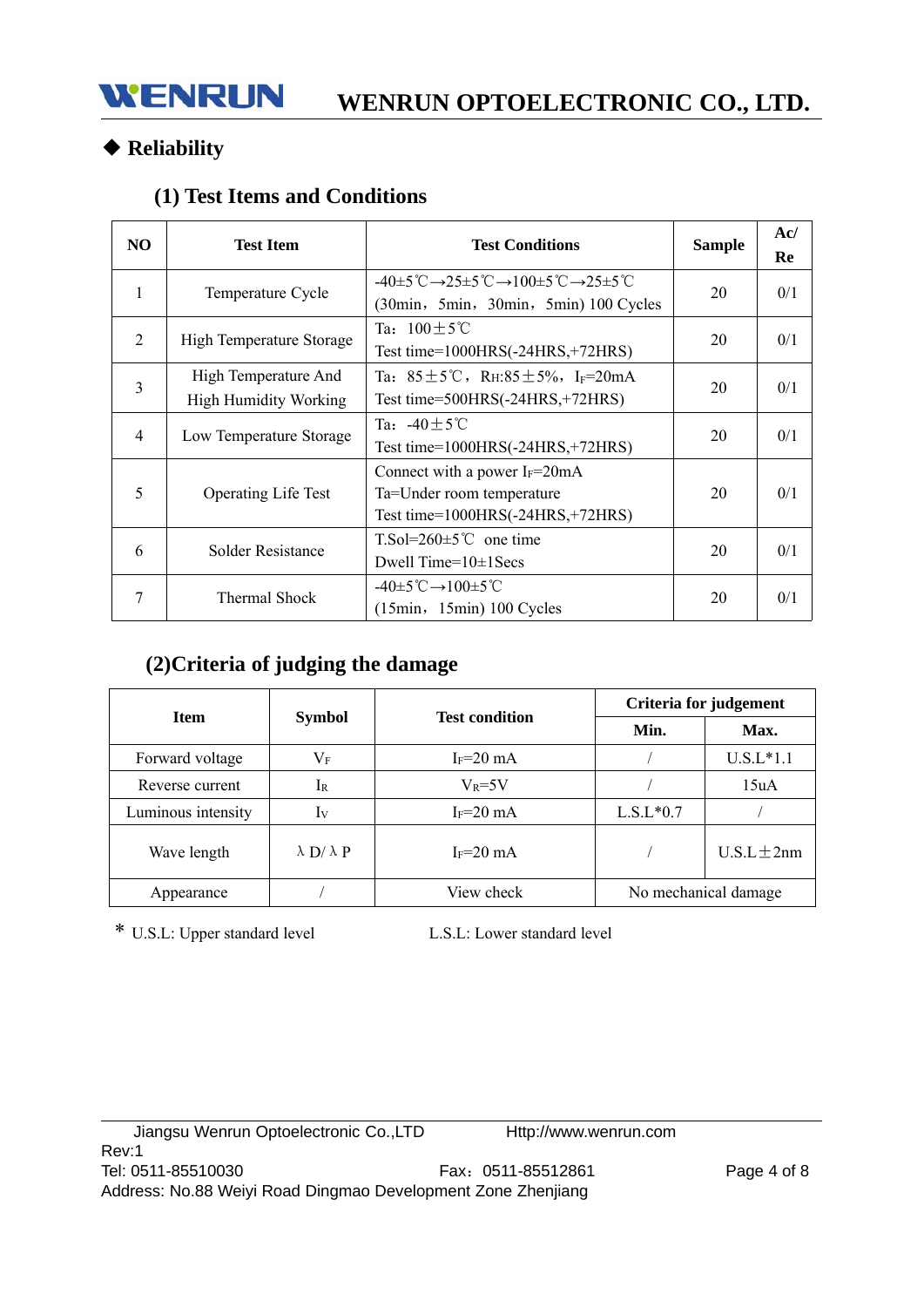# ◆ **Typical Electro-Optical Characteristics Curves**:**(SR)**



Jiangsu Wenrun Optoelectronic Co.,LTD Http://www.wenrun.com Rev:1 Tel: 0511-85510030 Fax:0511-85512861 Page 5 of 8 Address: No.88 Weiyi Road Dingmao Development Zone Zhenjiang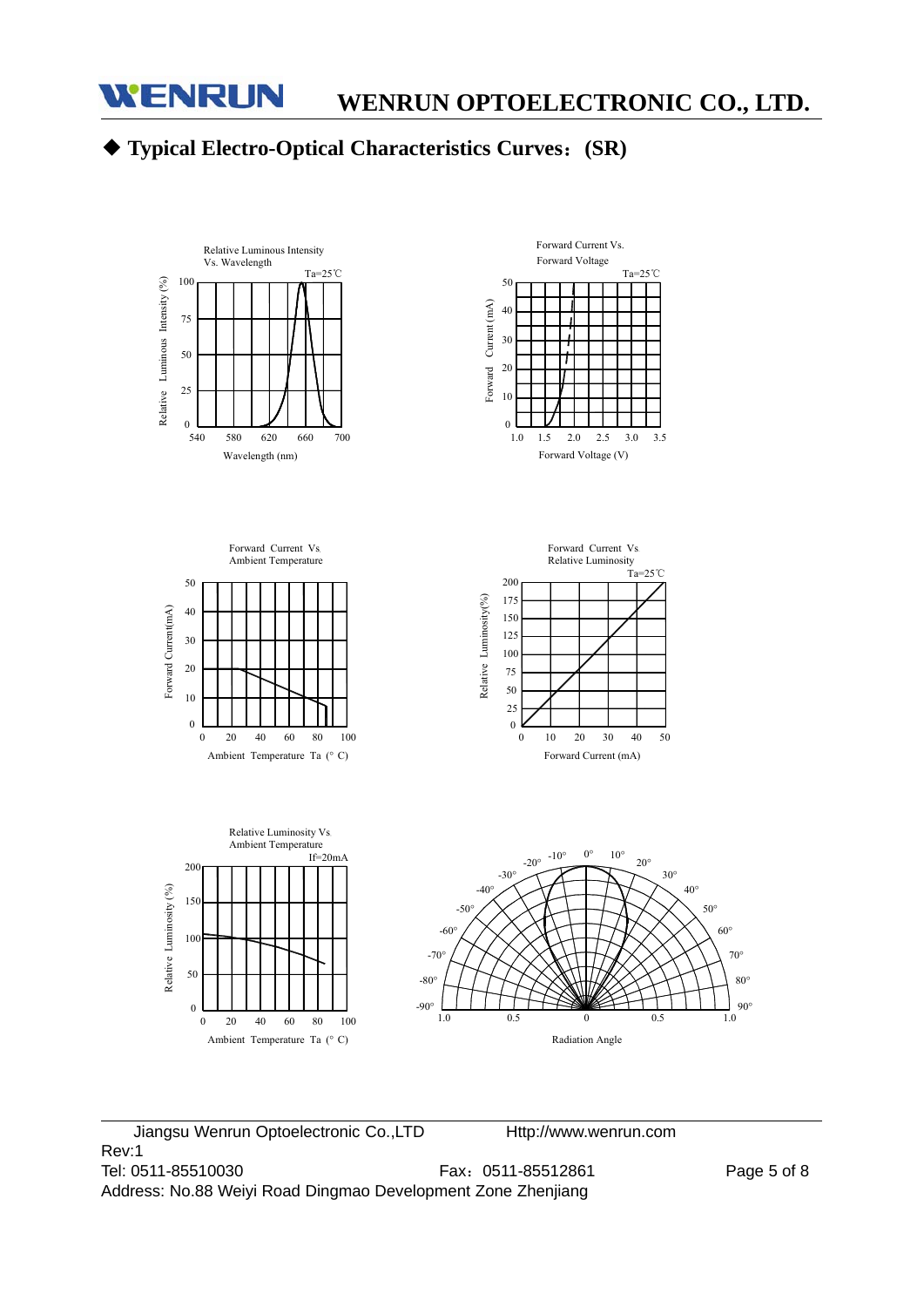

# ◆ **Typical Electro-Optical Characteristics Curves**:**(G)**



Jiangsu Wenrun Optoelectronic Co.,LTD Http://www.wenrun.com Rev:1 Tel: 0511-85510030 Fax:0511-85512861 Page 6 of 8 Address: No.88 Weiyi Road Dingmao Development Zone Zhenjiang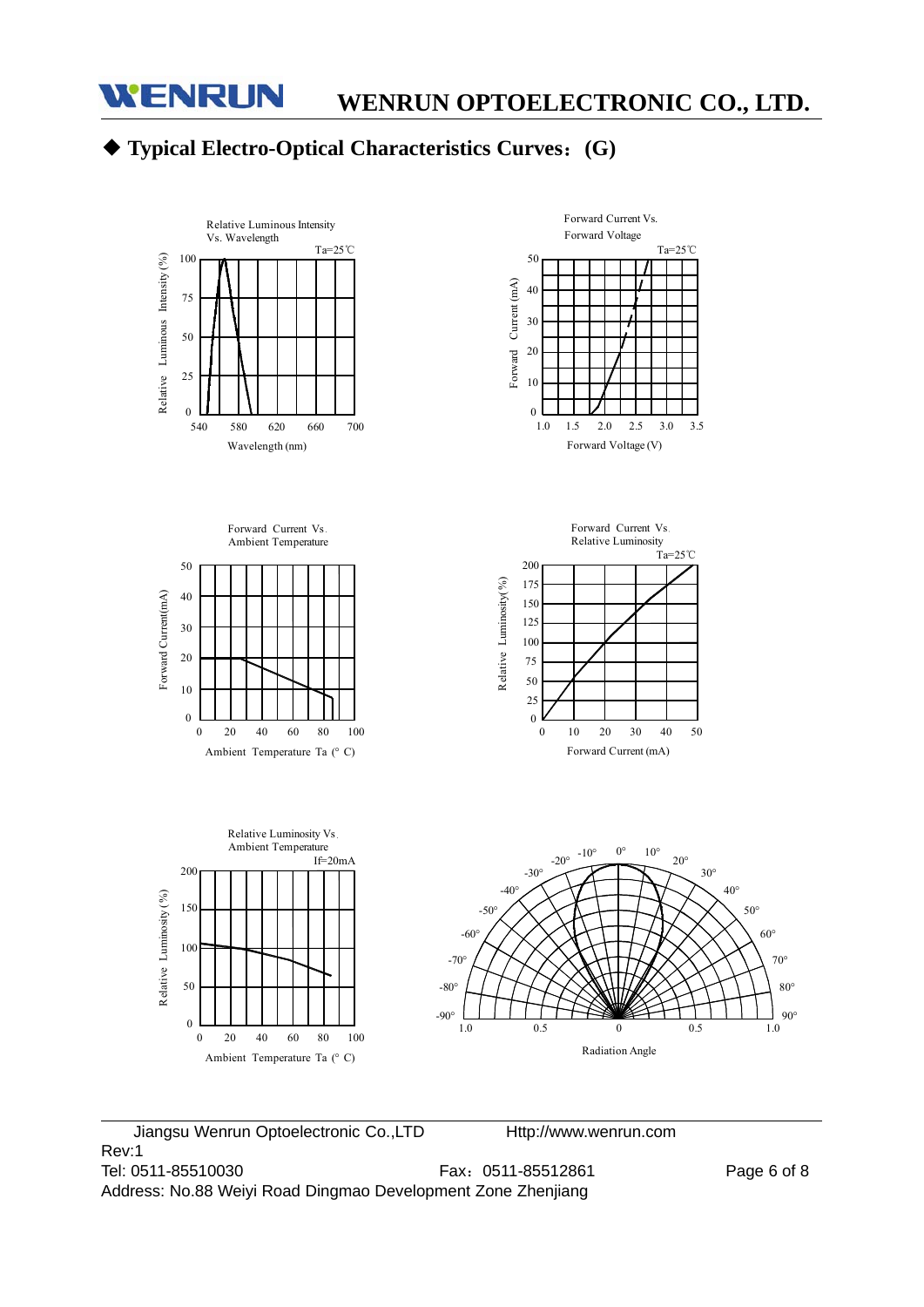# **WENRUN OPTOELECTRONIC CO., LTD.**

## ◆ **Label Form Specification**

**WENRUN** 



## ◆ **Precautions In Use**

#### **A**、**Soldering Conditions**

- 1、When soldering, leave the minimum clearance between the bottom of the resin and the soldering point.
- 2、Maximum allowable soldering conditions are.

Solder dipping: 260 ℃max., 5 seconds max., one time.

Soldering iron: 350 ℃ max., 5 seconds max., one time.

3、Contact between molten solder and the resin must be avoided.

4、In soldering, do not put any stress on the lead frame, particularly when heated.

#### **B**、**Lead frame Forming and Use**

1、When forming leads ,the leads should be bent at a point at least 3mm from the base of epoxy. Lead forming should be done before soldering.

2、Do not apply any bending stress to the base of the lead. The stress to the base may damage the LEDs characteristics.

3、When mounting the LEDs onto a printed circuit board ,the holes on the circuit board should be exactly aligned with the leads of the LEDs.

4、Please avoid conditions which may cause the LED to corrode, tarnish or discolor. This corrosion or discoloration may cause difficulty during soldering operations. It is recommended that the LEDs be used as soon as possible.

5、Please avoid rapid transitions in ambient temperature, especially, in high humidity environments.

#### **C**、**Storage**

The LEDs should be stored at  $30^{\circ}$  or less and  $70\%$ RH or less after being shipped from Wenrun and the storage life limits are 3 months . If the LEDs are stored for 3 months or more, they can be stored for a year in a sealed container with a nitrogen atmosphere and moisture absorbent material.

2、 Please avoid rapid transitions in ambient temperature, especially , in high humidity environments where condensation can occur.

#### **D**、**Cleaning**

1、 When necessary, cheaning should occur only with isopropyl alcohol at room temperature for a duration of no more than one minute . Dry at room temperature before use..

| Jiangsu Wenrun Optoelectronic Co., LTD                       | Http://www.wenrun.com |             |
|--------------------------------------------------------------|-----------------------|-------------|
| Rev:1                                                        |                       |             |
| Tel: 0511-85510030                                           | Fax: 0511-85512861    | Page 7 of 8 |
| Address: No.88 Weiyi Road Dingmao Development Zone Zhenjiang |                       |             |